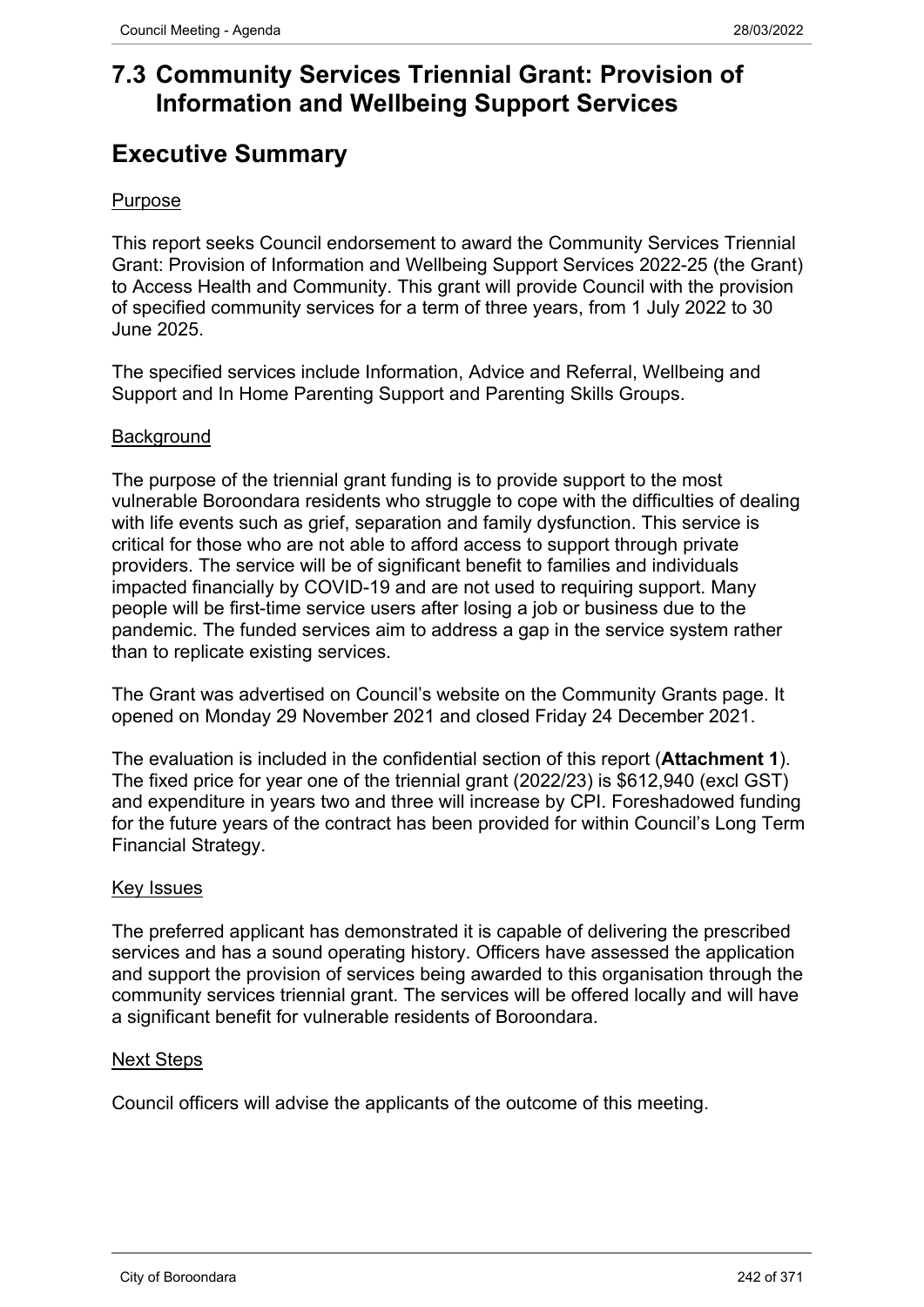# **Confidentiality**

Confidential information is contained in **Attachment 1** as circulated in the confidential section of the agenda attachments, in accordance with Section 66(2)(a) and the definitions of 'confidential information' in section 3(1) of the *Local Government Act 2020*. The information relates to private commercial information, being information provided by a business, commercial or financial undertaking that if released, would unreasonably expose the business, commercial or financial undertaking to disadvantage.

The item has been included in the public agenda to facilitate transparency and accountability in Council's decision making.

If discussion of the confidential information in the attachments to this report is required in order for Council to make a decision, this item will be deferred to the confidential section of the agenda.

# **Officers' recommendation**

That Council resolve to:

- 1. Award the Community Services Triennial Grant: Provision of Information and Wellbeing Support Services to Access Health and Community (ACN 136672681) for a term of three (3) years commencing 1 July 2022. The estimated contract cost for the term is \$2,063,426 (including GST). The cost to Council after the return of the GST Tax Input Credits is \$1,875,842.
- 2. Authorise the CEO or delegate to execute the funding agreement with the above provider.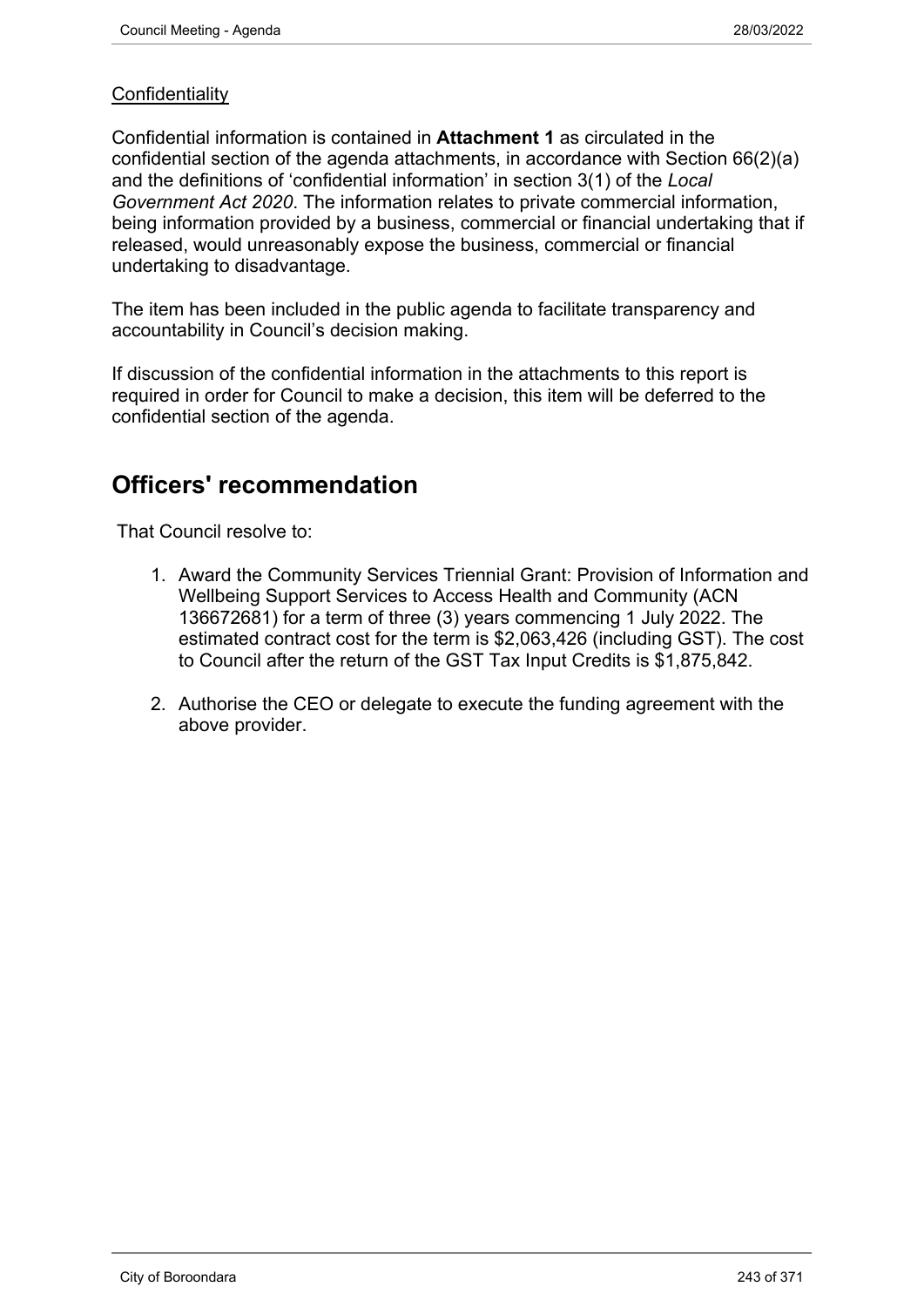# **Responsible director: Carolyn McClean, Director Community Support**

 $\_$  , and the set of the set of the set of the set of the set of the set of the set of the set of the set of the set of the set of the set of the set of the set of the set of the set of the set of the set of the set of th

# **1. Purpose**

This report seeks Council endorsement to award the Community Services Triennial Grant: Provision of Information and Wellbeing Support Services 2022- 25 (the Grant) to Access Health and Community. This contract will provide Council with the provision of specified community services for a term of three years, from 1 July 2022 to 30 June 2025.

# **2. Policy implications and relevance to community plan and council plan**

The Boroondara Community Plan 2021-31 (BCP) is Council's key strategic document which sets out the 10 year vision for the City of Boroondara based on the aspirations of our community, and the priorities they told us were important. The BCP is structured around seven priority themes as follows:

- Community, Services & Facilities
- Parks & Green Spaces
- The Environment
- Neighbourhood Character & Heritage
- Moving Around
- Local Economy
- Leadership & Governance

The services provided as part of the Grant are most relevant to Theme 1: Community Services and Facilities as outlined below:

**Strategic Objective:** Community services and facilities are high quality, sustainable, inclusive and strengthen resilience.

**Strategy 1.2:** Health and wellbeing is improved through delivering, facilitating, and advocating for services and programs that are accessible and affordable.

**Strategy 1.7:** Community resilience, safety and public health are improved by working in partnership with community and government organisations.

# **3. Background**

Council is approaching the end of the current Community Services Triennial Grant term. Access Health and Community is the incumbent organisaton undertaking the specified community services as part of this grant.

The purpose of the triennial grant funding is to provide support to the most vulnerable Boroondara residents who struggle to cope with the difficulties of dealing with life events such as grief, separation and family dysfunction. This service is critical for those who are not able to afford access to support through private providers. The service will provide significant benefit to young people, families, amd seniors who have been financially or socially impacted by COVID-19. These impacts can be a result of job or business loss or social isolation due to lockdowns or lack of face to face learning or gatherings.The funded services aim to address a gap in the service system rather than to replicate existing services.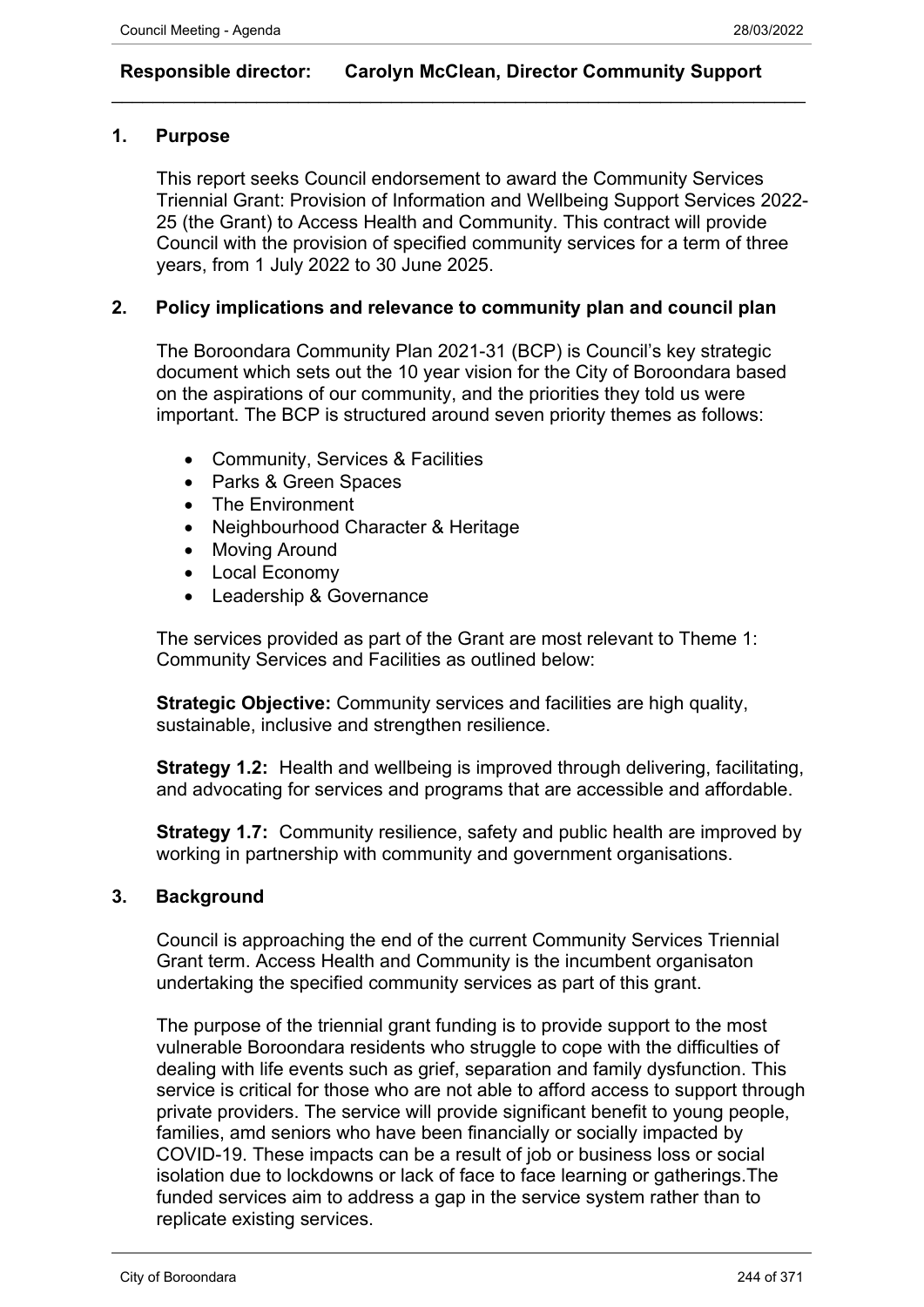The prescribed services include:

#### Information, advice and referral services

Information and advice is provided to people on a range of social issues, including housing, family violence, advocacy and legal services. Those people who present with more complex needs are referred to other services.

Volunteer staff play an important role in the provision of these early intervention services. Trained volunteer community support workers can assist with information about community services, resources, facilities and link people to the appropriate agencies and supports.

#### Wellbeing and Support

This service is needed for clients with more complex needs than those requiring information, advice or referral. Given the complexity, a limited number of sessions may be required to ascertain an understanding of the client's needs. This service will act as a bridge to other services through identification of the individual's needs and providing support and encouragement to access appropriate services. The worker will source appropriate services and undertake referral processes to those services.

#### In Home Parenting Support and Parenting Skills Groups

This service supports parents experiencing difficulties with adjusting to the challenges of parenting and those requiring additional support with infant attachment and sleep settling. Many parents of children experience significant challenges in their parenting role. These challenges may include behaviour management, bonding and attachment, boundary setting, discipline, development of routines and gaining access to both universal and specialist services. Group based programs are an effective way of assisting parents to further develop their parenting capacity and establish new networks.

The triennial Grant was advertised on Council's website and a number of capable incorporated not-for-profit community-based service providers were advised of the process being undertaken, including the incumbent. Applications opened on Monday 29 November 2021 and closed Friday 24 December 2021.

The administration of the Grant has been carried out in accordance with the requirements of Council's Community Strengthening Grants policy.

# **4. Outline of key issues/options**

Submissions were reviewed for compliance and eligibility and then evaluated on the weighted selection criteria contained in the Grant guidelines. As part of this evaluation, interviews were held with organisations in the week commencing Monday 7 February. This was to ensure that the capacity and relevant experience, partnerships and affiliations, commitment to achieving a strong and engaged community, finance and governance and service costings could be demonstrated and confirmed by the applicants.

The evaluation is included in the confidential section of this report (**Attachment 1**).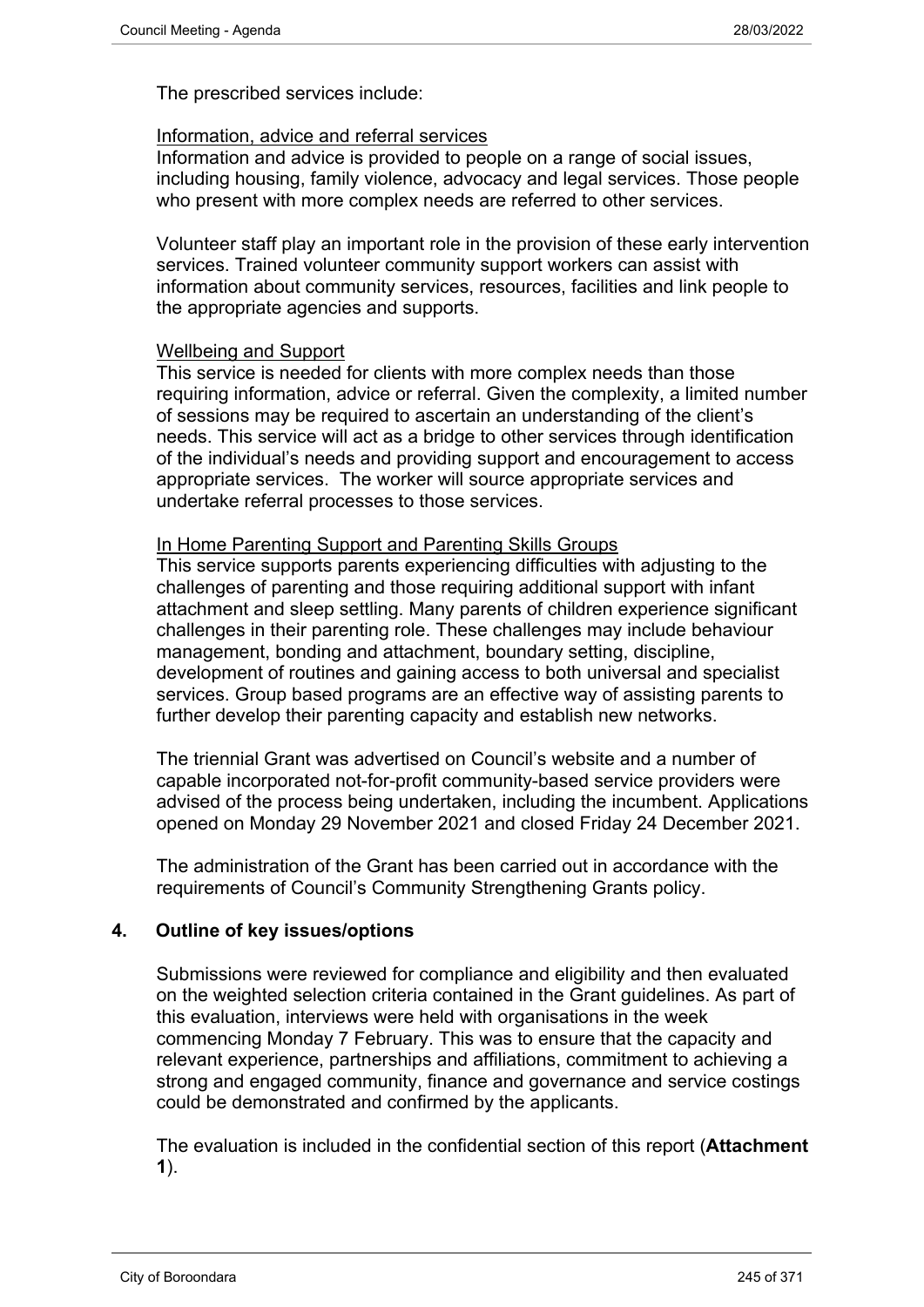Requirements of the successful organisation included:

- Provision of services in accordance with the Agreement to commence no later than 1 July 2022 and continue for a period of three years.
- Maintainance of records of all service provision in strict confidence.
- Submission of copies of its audited annual financial statements as soon as practicable after the end of the financial year but no later than 31 October.
- Provision of quarterly and annual reporting as required by the Funding Agreement.
- Maintenance of an up to date Risk Management Plan.
- Ensuring compliance with all relevant Acts of Parliament, Regulations, Rules, Codes, Orders or Industry Awards and/or Agreements, By-Laws, Local Laws and other legislative requirements including obtaining all necessary licences and meeting all guidelines of State and Federal government authorities with respect to the activities being undertaken.
- Ensuring all employees, volunteers, agents and contractors engaged by the Organisation are appropriately skilled, trained and qualified to undertake their duties.
- Maintenance of appropriate levels of insurance and indemnification as prescribed in the Agreement.

Following the assessment process, officers propose Council award the Community Services Triennial Grant to Access Health and Community (ACN 136672681) for a contract term of three (3) years. The estimated contract cost for the term is \$2,063,426 (including GST). The cost to Council after the return of the GST Tax Input Credits is \$1,875,842.

Access Health and Community has demonstrated it is capable of delivering the prescribed services and has a sound operating history. Officers have assessed the application and support the provision of services being awarded to this organisation through the community services triennial grant. The services will be offered locally and will have a significant benefit for vulnerable residents of Boroondara.

# **5. Consultation/communication**

Organisations with the capacity to provide the prescribed services, including the incumbent, were contacted to ensure they were aware of the opportunity to make a submission for the Community Services Triennial Grant.

# **6. Financial and resource implications**

The estimated contract cost for the term is \$2,063,426 (including GST). The cost to Council after the return of the GST Tax Input Credits is \$1,875,842. The proposed expenditure in 2022-23 is forecast to be \$612,940 (excluding GST). The triennial grant in 2023-24 and 2024-25 will incorporate an increase in accordance with the Consumer Price Index (CPI) ABS Catalogue 6401.0, All Groups Index Table 1 Melbourne on each anniversary of the commencement date of the agreement. Foreshadowed funding for the future years of the contract has been provided for within Council's Long Term financial strategy.